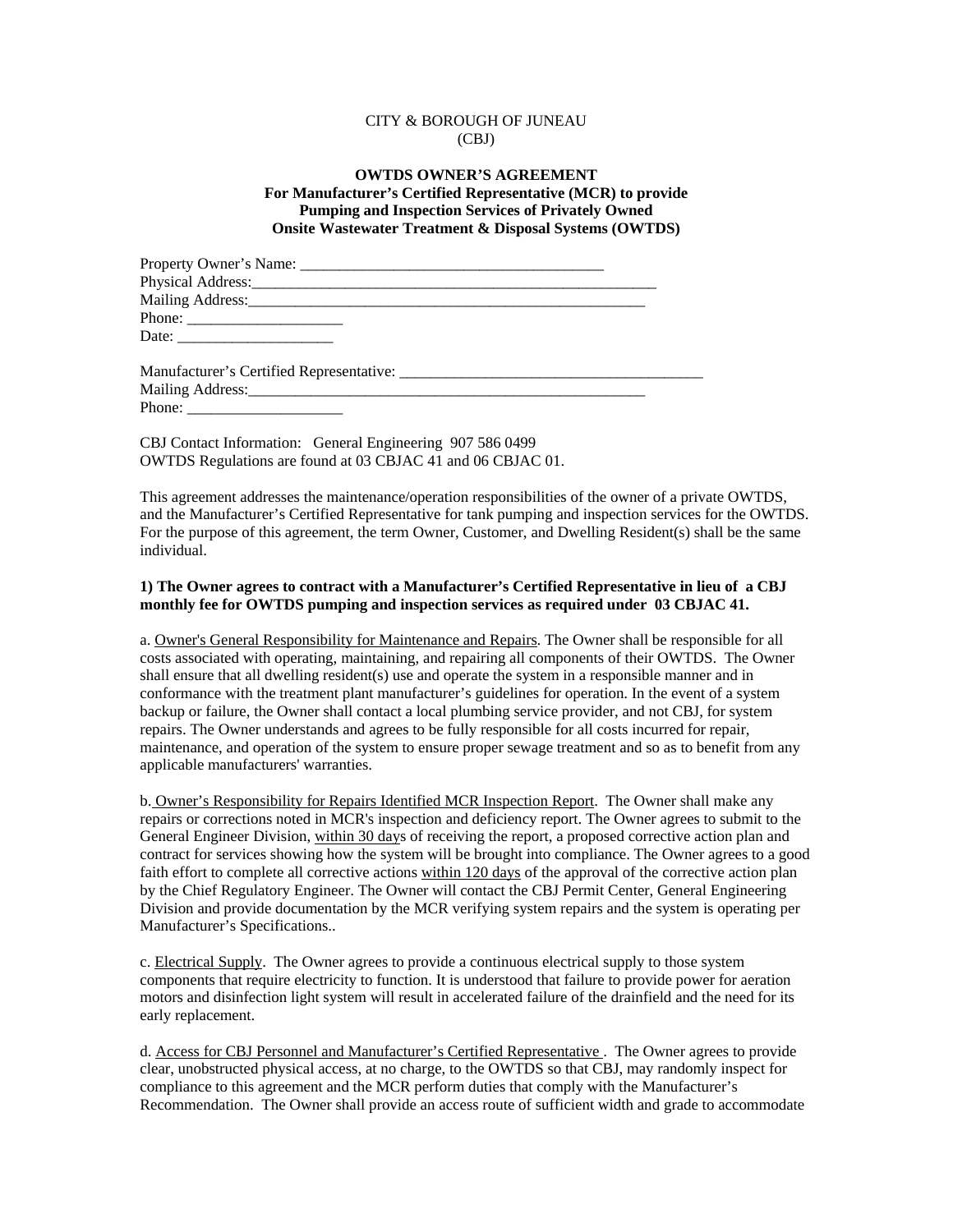OWTS Owner's Agreement Page 2 of 3

a sewer pump truck. The Owner also agrees not to bury or obstruct treatment plant lids, and access ports.

e. Plans Provided to CBJ. The Owner agrees to provide the CBJ General Engineering Division/Building Division with a copy of the following:

- I. OWTDS design plans prior to system construction,
- II. Any special maintenance schedules or manufacturer's plant data needed for annual inspections,
- III. The Alaska Department of Environmental Conservation (ADEC) final approval for the OWTDS prior to dwelling occupancy.
- IV. A complete as built of the OWTDS prior to dwelling occupancy.

f. Acknowledgement of Fines and Penalties. The Owner acknowledges that if they should fail to make the required repairs, or fail to submit an action plan satisfactory to the Chief Regulatory Engineer within the required time frame, that the Owner may be subject to a fine of \$100 which will be added to their utility bill. If the Owner continues to fail to make the repairs or submit the plan, they may be subject to an increased fine of \$200, and/or water service shutoff. These penalties are as outlined in 03 CBJAC 41.070.

g. Sale of Property. The Owner agrees that if the property is sold, the current Owner shall disclose to the buyer the requirement that any new owner is required to sign a new Owner's Agreement with the CBJ within 30 days for property transfer.

#### **2. The Owner, agrees to contract with the MCR to provide the CBJ with the following services and reports:**

a. Annual Inspection and Report. The Manufacturer's Certified Representative at a minimum shall inspect the OWTDS annually, prepare reports of each inspection, and keep ongoing system records files. A copy of the inspection report will be mailed to the CBJ and ADEC within 30 days of the field inspection.

b. Contents of Report. The report will notify the CBJ of any observed system failures, deficiencies, corrections, or repairs required to ensure a properly functioning OWTDS.

c. Customer Responsible for Repairs. When system repairs are needed, the owner is responsible for insuring that the Manufacturer's Certified Representative makes the required repairs to the system in a timely manner.. Should the system require repair that the owner does not want the MCR to perform, a detailed report outlining the repairs needed shall be mailed to the CBJ and ADEC by the MCR within 30 days of notification to the owner of the needed repairs.

d. Tanks Pumped as Recommended by the Manufacturer. The owner will have the MCR pump the treatment tank as recommended in the schedule of maintenance provided by the Manufacturer. In addition the MCR will do a tank inspection at this time. Should the treatment tank require pumping at intervals less than every two years, the property owner will be responsible for arranging and paying for the additional service.

e. Educational Materials Provided. The CBJ will develop a WEB page outlining best management practices for the use and operation of OWTDS as well as provide educational mail-outs for OWTDS Owners. The intent of the educational efforts is to emphasis system use practices which optimize the treatment performance, promote system longevity, and minimize long-term operational and maintenance costs for the system.

f. Billing Procedure. The owner will be responsible for all fees required by the Manufacturer's Certified Representative.